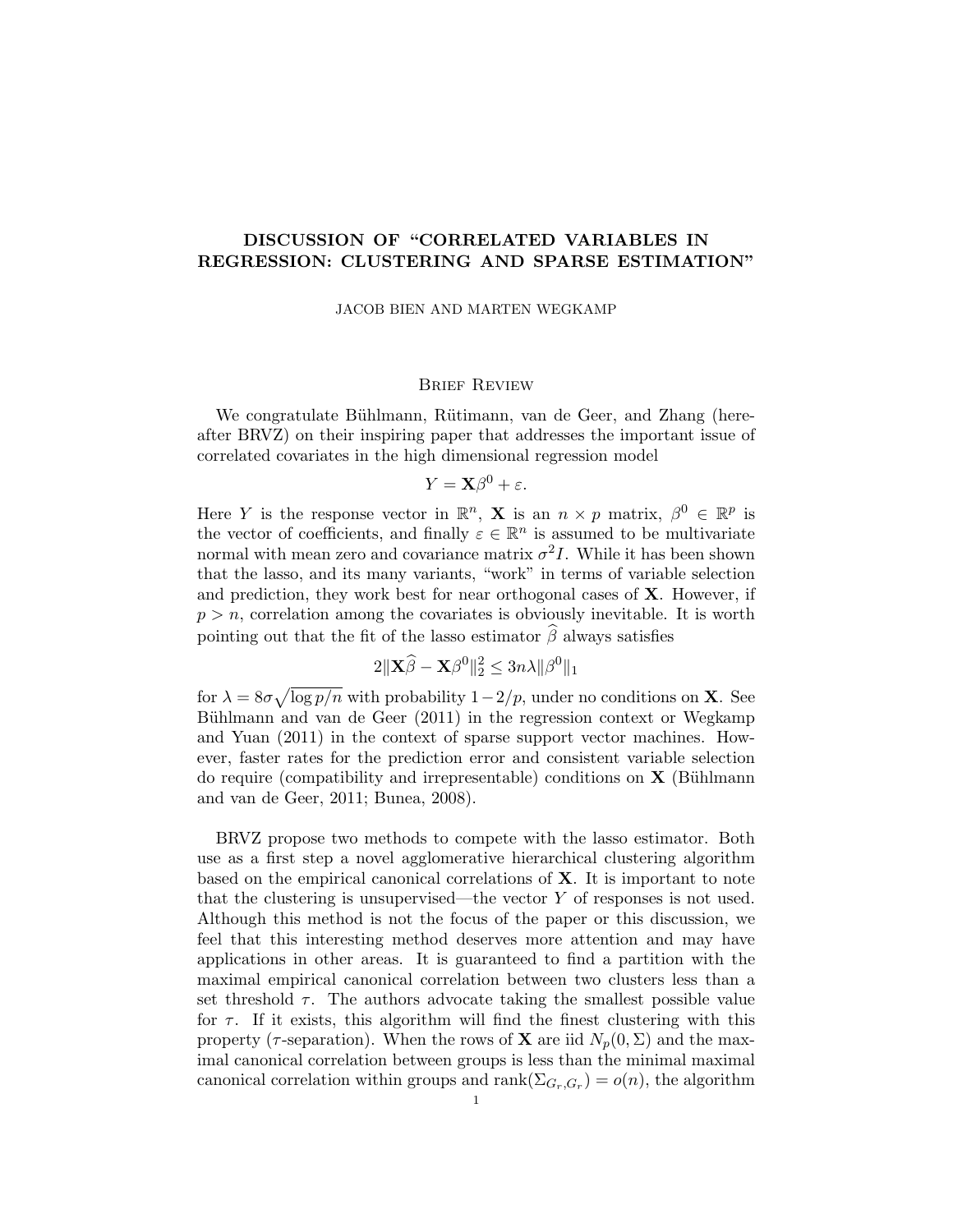is shown to be consistent. In the same multivariate normal setting, hierarchical clustering based on the sample correlations between two covariates, consistently finds the true clusters, provided the minimal correlation within clusters exceeds the maximal correlation between clusters and  $\log p = o(n)$ . In the simulations it is shown to have poor performance in presence of a single large cluster.

After finding q clusters, BRVZ propose two alternative methods:

CRL: Each cluster of covariates is collapsed into one vector, the average of the covariates in that cluster, and a new  $n \times q$  design matrix **X** is formed. Fit the lasso (Tibshirani, 1996):

$$
\min_{\beta \in \mathbb{R}^q} \|Y - \bar{\mathbf{X}}\beta\|_2^2 + \lambda \|\beta\|_1.
$$

CGL: Taking the clusters as groups, fit the group lasso (Yuan and Lin, 2006):

$$
\min_{\beta \in \mathbb{R}^p} \|Y - \mathbf{X}\beta\|_2^2 + \lambda \sum_{r=1}^q \sqrt{|G_r|} \|\mathbf{X}^{(G_r)}\beta_{G_r}\|_2.
$$

The authors assume the design matrix  $\bf{X}$  to be fixed in the analysis of the CGL-method but assume it to be multivariate normal in the analysis of the CRL-method. These differing assumptions hamper direct comparison of the two methods. For the CRL method, the reduction in dimension from  $p$  to  $q$ is often substantial and the compatibility constant is much less. The obvious main drawback of this method is the bias incurred: the coefficient  $\beta_i$  is the same for all covariates in the same group. In the case of Gaussian design, it is shown that the rate is good, provided the bias is small. CGL works well when there are many active variables within the few active groups. For fixed design, the compatibility constant for the group lasso is oftentimes less than that of the plain lasso. However, the established oracle inequality seems wasteful as the rate is proportional to  $\sum_{r \in S_0} m_r$ , the total number of elements in the active groups, not the total number of active variables as is the case with the plain lasso.

# Related Methods and Additional Analysis

The question of how to improve upon the lasso when the features are highly correlated is a fundamental one. One of the most well-known attempts to deal with this situation is the elastic net (Zou and Hastie, 2005). In this method, a ridge penalty (based on the squared  $\ell_2$  norm) is added to the objective function:

$$
\hat{\beta}^{(\text{EN})} = \arg\min_{\beta} \|y - \mathbf{X}\beta\|_2^2 + \lambda \alpha \|\beta\|_1 + \lambda (1 - \alpha) \|\beta\|_2^2.
$$

If a group of highly correlated variables is present in the design matrix and  $\alpha$  < 1, the coefficients will be shrunken towards each other (whereas the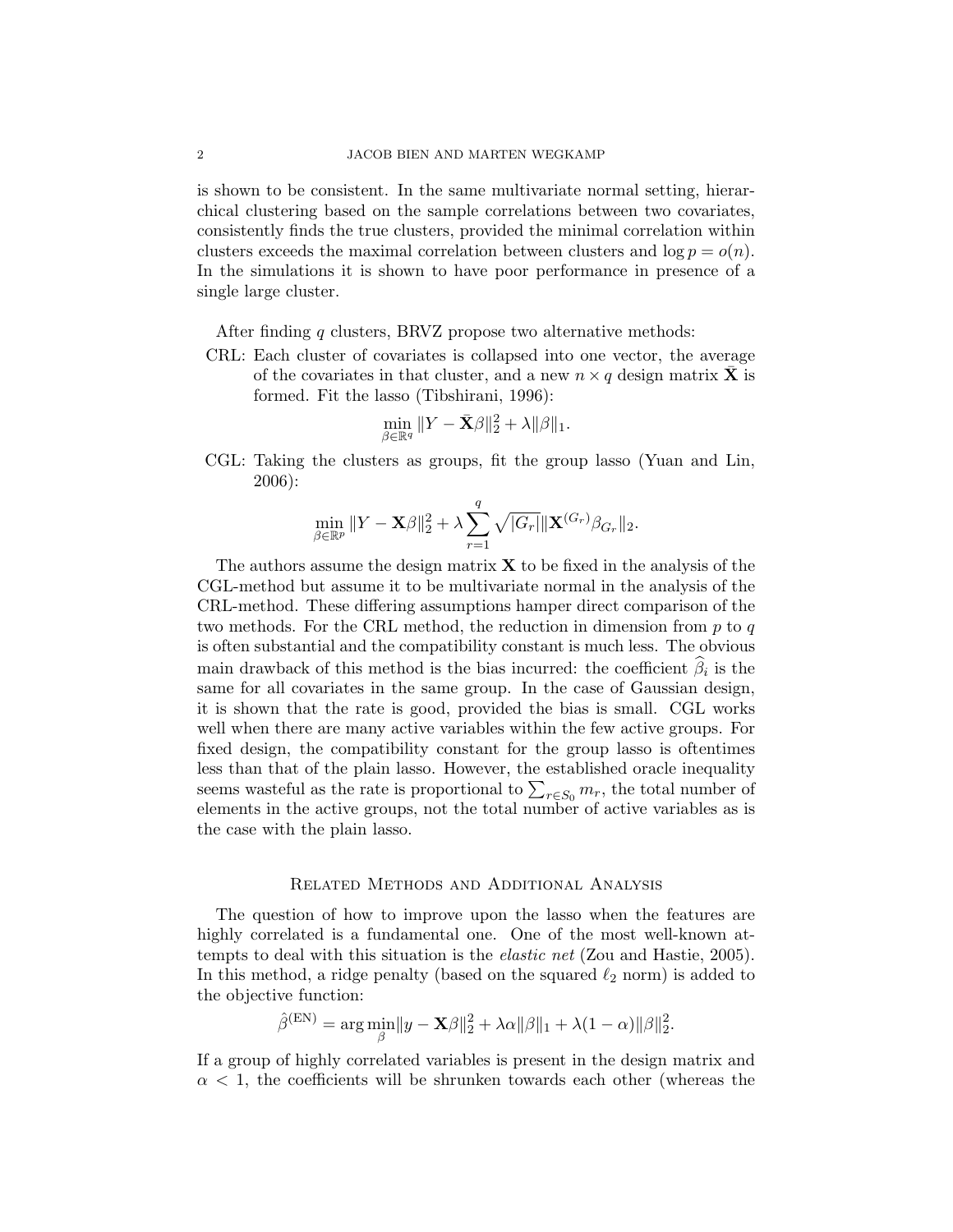lasso may exclude all but one of the variables). More precisely, Zou and Hastie (2005) show that if  $\rho_{ik}$  is the correlation between the jth and kth feature (and the response has been centered and predictors standardized), then

(1) 
$$
|\hat{\beta}_j^{(\text{EN})} - \hat{\beta}_k^{(\text{EN})}| \le \frac{\|y\|_1}{\lambda(1-\alpha)} \sqrt{2(1-\rho_{jk})},
$$

provided  $\hat{\beta}_i^{(\text{EN})}$  $j^{(\text{EN})}_{j} \hat{\beta}_{k}^{(\text{EN})} > 0$ . The CRL method can be seen as a more extreme approach, in which highly correlated variables are given exactly equal weight. Since CRL enforces the grouping more aggressively, we might expect it to do better when the clustering has succeeded in identifying the correct grouping but to do worse when working with the wrong grouping.

BRVZ perform a simulation study comparing their two methods (CRL and CGL) to the lasso. In what follows, we augment part of the simulation study to include the elastic net and several variants of CRL and CGL. This points to some future directions along this line of work and raises a few interesting points. The methods we compare are as follows (we use the R package glmnet for all lasso and elastic net fits):

- CRL: The cluster representative lasso as proposed by the authors.
- CRL+Lasso: We use CRL to select the nonzero groups and then perform a lasso on the remaining variables. This allows for within-group sparsity and relaxes the constraint that all coefficients be equal.
- CGL: The cluster group lasso as proposed by the authors, which makes use of a less common form of the group lasso known as the "groupwise prediction penalty" or "standardized group lasso" penalty:  $\sum_r w_r \|\mathbf{X}^{(G_r)}\beta_{G_r}\|_2$  (Bühlmann and van de Geer, 2011; Simon and Tibshirani, 2012). We use the R package standGL.
- CUGL: Here we perform CGL but use the "unstandardized" group lasso penalty,  $\sum_r w_r ||\beta_{G_r}||_2$ . We use the R package SGL for this method and the next one.
- CSGL: Here we perform CGL but use the *sparse* group lasso penalty (see, e.g., Simon et al. 2012):  $\alpha \|\beta\|_1 + (1 - \alpha) \sum_r w_r \|\beta_{G_r}\|_2$ .
- EN: The elastic net as discussed above. Unlike all other methods, EN does not require first clustering the features.

All tuning parameters were selected using a validation set of size 100 to exhibit each method's potential. In all other details we followed the paper's description as closely as possible. Table 1 shows the out-of-sample test errors for the block-diagonal and single-block models of Section 5.1.1 and 5.1.2.

Perhaps the most striking observation is the large discrepancy between CGL's performance and the rest of the methods (both in the paper's simulations and ours). Comparing CGL to CUGL, we conclude that the difference must lie in the choice of group lasso penalty. Although BRVZ claim that CGL uses "a much more appropriate penalty", we find the "unstandardized" group lasso penalty to give much better results in these simulations. We would be particularly interested in the authors' thoughts on this issue in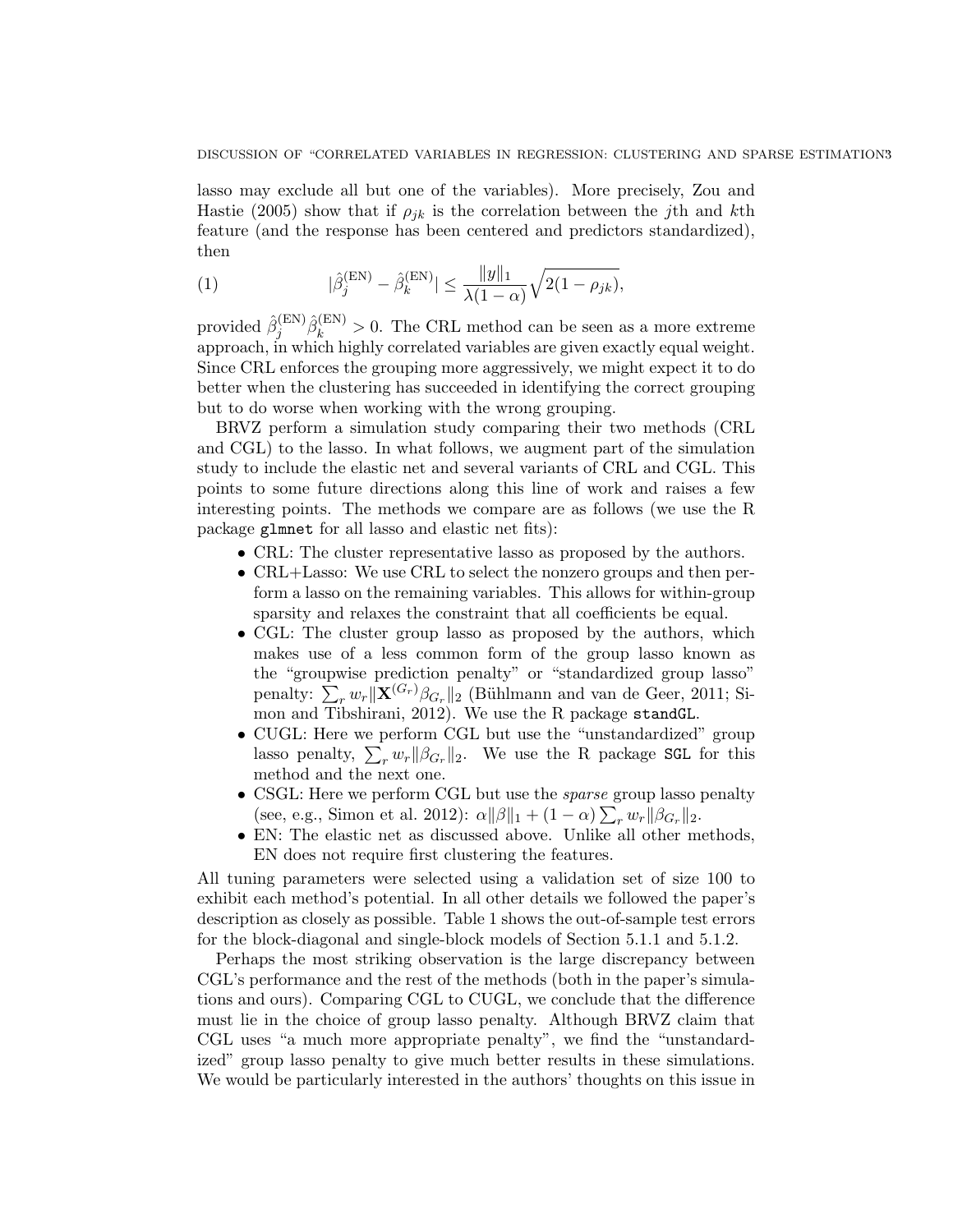|               | A(a)         | A(b)        | A(c)        | A(d)         |  |
|---------------|--------------|-------------|-------------|--------------|--|
| Lasso         | 12.27(0.17)  | 17.34(0.30) | 12.71(0.14) | 16.70(0.31)  |  |
| <b>CRL</b>    | 11.11(0.16)  | 17.28(0.29) | 13.03(0.13) | 16.81(0.28)  |  |
| $CRL + Lasso$ | 10.88(0.11)  | 16.45(0.34) | 11.66(0.16) | 15.94(0.30)  |  |
| CGL           | 15.96(0.29)  | 38.53(0.51) | 13.76(0.29) | 27.45(1.06)  |  |
| <b>CUGL</b>   | 12.65(0.15)  | 17.12(0.28) | 12.84(0.12) | 16.49(0.27)  |  |
| CSGL          | 12.67(0.15)  | 16.75(0.28) | 12.55(0.12) | 16.07(0.27)  |  |
| EN            | 11.87(0.16)  | 17.27(0.30) | 12.66(0.13) | 16.67(0.31)  |  |
|               | B(a)         | B(b)        | B(c)        | B(d)         |  |
| Lasso         | 12.37(0.16)  | 22.11(0.46) | 12.48(0.16) | 22.45(0.38)  |  |
| <b>CRL</b>    | 15.05(0.19)  | 22.89(0.46) | 13.41(0.18) | 23.34(0.41)  |  |
| $CRL+Lasso$   | 11.45(0.13)  | 21.84(0.48) | 11.91(0.17) | 22.20(0.42)  |  |
| CGL           | 415.92(2.99) | 65.94(1.61) | 41.91(5.40) | 38.51(1.44)  |  |
| CUGL          | 15.55(0.21)  | 22.04(0.42) | 13.35(0.18) | 22.35(0.40)  |  |
| CSGL          | 15.14(0.20)  | 21.41(0.40) | 12.71(0.18) | 21.45(0.36)  |  |
| EN            | 12.00(0.16)  | 22.15(0.44) | 12.40(0.16) | 22.44 (0.38) |  |

Table 1. Average test MSE for the block-diagonal and single-block models with  $\sigma = 3$ . Standard errors given in parentheses.

light of our empirical findings. Since the theoretical oracle bounds for CGL assume a fixed design matrix  $\mathbf{X}$ , we also computed the in-sample errors, shown in Table 2. In the"A" models, the in-sample errors are indeed lower and much closer to the (out-of-sample) test errors of the other methods. Still, in the "B" models, the errors remain far higher than those of other methods. One potentially important difference between the "A" and "B" scenarios is in the conditioning of  $X$ . In the "A" scenario, the clustering method returned the correct partition, consisting of 100 groups of size 10, with the (average) condition number of each group's design matrix,  $\mathbf{X}^{(G_r)}$ , being 12.8. By contrast, in the "B" scenarios, the clustering returned one group of size 34 containing the 30 correlated variables and 4 noise variables. The condition number of this selected group's design matrix is quite high: 36.5. We suspect that the poor conditioning of this matrix makes the penalty  $\|\mathbf{X}^{(G_r)}\beta_{G_r}\|_2$  undesirable here. In further support that this penalty may not be performing well, we find that CGL tends to select a highly regularized model. If conditioning of  $\mathbf{X}^{(G_r)}$  is indeed the problem, a better alternative to  $\|\mathbf{X}^{(G_r)}\beta_{G_r}\|_2 = \sqrt{\beta_{G_r}^T\mathbf{X}^{(G_r)T}\mathbf{X}^{(G_r)}\beta_{G_r}}$  would be to use  $\sqrt{n\beta_{G_r}^T\widetilde{\Sigma}^{(G_r)}\beta_{G_r}}$ , where  $\widetilde{\Sigma}^{(G_r)}$  is a better-conditioned estimate of the within group covariance matrix, such as  $\widetilde{\Sigma}^{(G_r)} = n^{-1} \mathbf{X}^{(G_r)T} \mathbf{X}^{(G_r)} + \rho I_{|G_r|}$  (Ledoit and Wolf, 2004). This is similar to the "ridged group lasso" suggested in Simon and Tibshirani (2012).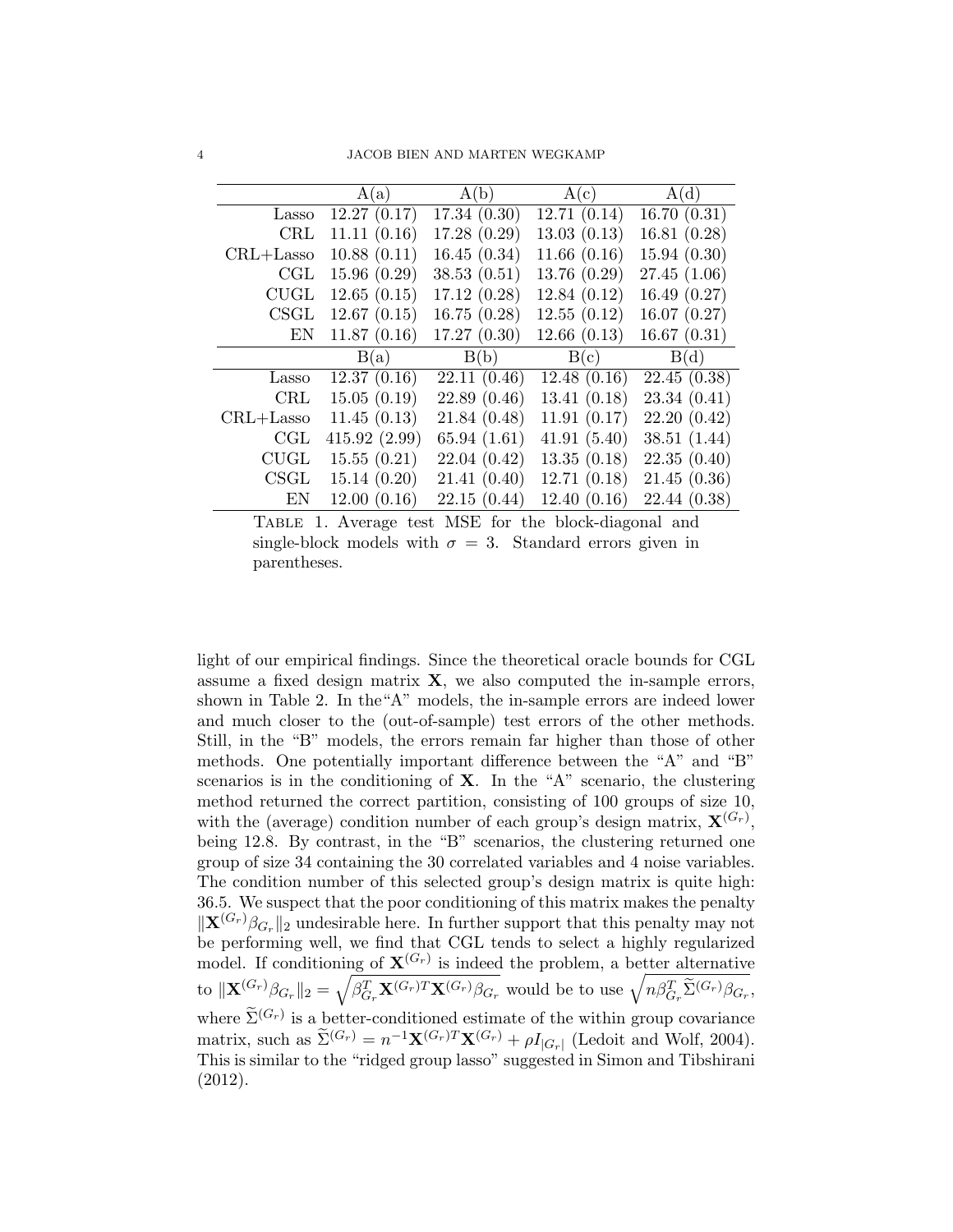|  |  | $A(a)$ $A(b)$ $A(c)$ $A(d)$ $B(a)$ $B(b)$ $B(c)$ $B(d)$ |  |  |
|--|--|---------------------------------------------------------|--|--|
|  |  | CGL 13.29 17.82 12.39 16.07 339.22 65.22 37.10 36.02    |  |  |

TABLE 2. In-sample error (using training set  $X$ ) for the block-diagonal and single-block models with  $\sigma = 3$ .

It appears that our proposed method CRL+Lasso performs the best. It enjoys the group screening ability of CRL while still acting like the lasso on individual features. Comparing CSGL to CUGL, we see that adding a sparsity term to the group lasso may be (mildly) beneficial in these scenarios. Finally, we observe that the elastic net, despite its simplicity, remains quite competitive.

# Analysis of the Methods in an Extreme Case

The authors imagine a situation in which the features cluster into highly correlated groups. We take this idea to the extreme here, and consider what the paper's methods do when the predictors within each group of  $\mathcal{G} = \{G_1, \ldots, G_q\}$  are *identical*. That is, let

$$
\mathbf{X} = [x_1 1_{|G_1|}^T : \cdots : x_q 1_{|G_q|}^T] \in \mathbb{R}^{n \times p}.
$$

(Here  $1_N = (1, \ldots, 1)^T \in \mathbb{R}^N$ .) For simplicity, we assume that  $||x_j||_2 = 1$ and write  $\widetilde{\mathbf{X}} = [x_1 : \cdots : x_q] \in \mathbb{R}^{n \times q}$ . Suppose that the columns of  $\widetilde{\mathbf{X}}$  are close enough to orthogonal that canonical correlation clustering results in the partition  $\mathcal{G}$ . Then, for CRL, we solve

(2) 
$$
\hat{\gamma} = \arg \min_{\gamma} ||y - \widetilde{\mathbf{X}} \gamma||_2^2 + \lambda ||\gamma||_1.
$$

In a slight notational departure from the paper, we define  $\beta_{\text{CRL}}$  to be the p-vector used with the original design matrix  $X$ . That is, the rth block of  $\beta_{\text{CRL}}$  is given by

$$
\hat{\beta}_{\text{CRL},G_r} = |G_r|^{-1} \hat{\gamma}_r \mathbb{1}_{|G_r|},
$$

where the factor of  $|G_r|$  makes it so that  $\widetilde{\mathbf{X}}\hat{\gamma} = \mathbf{X}\hat{\beta}_{\text{CRL}}$ .

Now, CGL does not have a unique solution in this context, but we can describe its set of solutions:

$$
\mathcal{B}_{\text{CGL}} = \arg \min_{\beta} \|y - \sum_{r=1}^{q} x_r 1_{|G_r|}^T \beta_{G_r} \|_2^2 + \lambda \sum_{r=1}^{q} w_r \|x_r 1_{|G_r|}^T \beta_{G_r} \|_2
$$
  
= 
$$
\arg \min_{\beta} \|y - \sum_{r=1}^{q} x_r 1_{|G_r|}^T \beta_{G_r} \|_2^2 + \lambda \sum_{r=1}^{q} w_r |1_{|G_r|}^T \beta_{G_r} |,
$$

where we have used that  $||x_r||_2 = 1$ . It is easy to see that

$$
\mathcal{B}_{\text{CGL}} = \{ \beta \in \mathbb{R}^p : 1_{|G_r|}^T \beta_{G_r} = \hat{\delta}_r \},
$$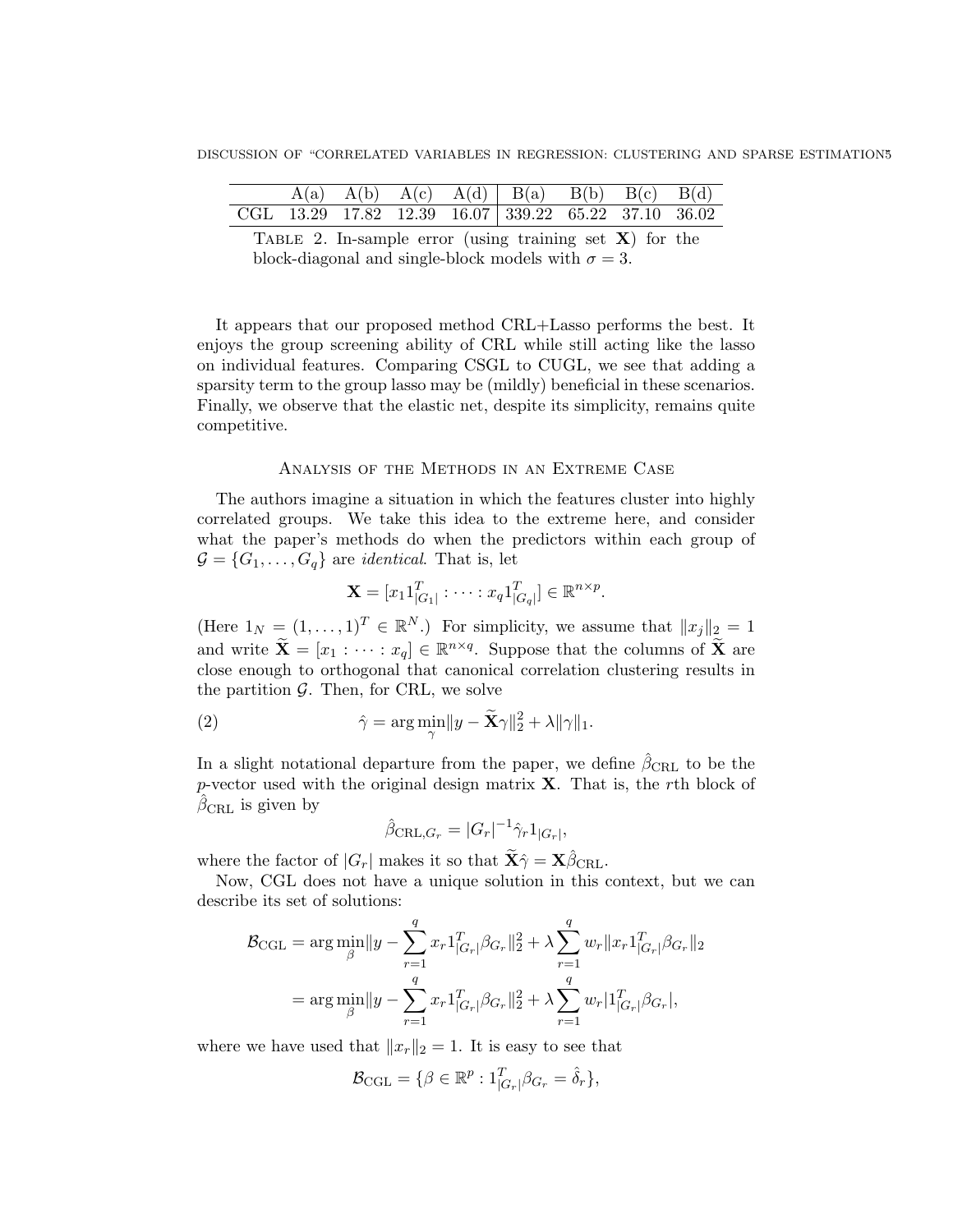where

$$
\hat{\delta} = \arg \min_{\delta} ||y - \widetilde{\mathbf{X}} \delta||_2^2 + \lambda \sum_{r=1}^q w_r |\delta_r|.
$$

Notice that if  $w_1 = \cdots = w_q$  (i.e., all groups have the same size), then the above problem would be identical (up to  $\lambda$ ) to (2). In this case, we conclude that  $\beta_{\text{CRL}} \in \mathcal{B}_{\text{CGL}}$ . Finally, we turn to what we called earlier the unstandardized group lasso:

$$
\hat{\beta}_{\text{CUGL}} = \arg \min_{\beta} ||y - \sum_{r=1}^{q} x_r 1_{|G_r|}^T \beta_{G_r} ||_2^2 + \lambda \sum_{r=1}^{q} w_r ||\beta_{G_r} ||_2.
$$

We rewrite the problem as

$$
\min_{\beta,\delta} \left\{ \|y - \widetilde{\mathbf{X}}\delta\|_2^2 + \lambda \sum_{r=1}^q w_r \|\beta_{G_r}\|_2 \text{ s.t. } \mathbf{1}_{|G_r|}^T \beta_{G_r} = \delta_r \right\}.
$$

Minimizing over  $\beta$  first, we get  $\hat{\beta}_{G_r}(\delta) = |G_r|^{-1} \delta_r 1_{|G_r|}$ . Substituting in this expression leaves a minimization over  $\delta$ :

$$
\min_{\delta} ||y - \widetilde{\mathbf{X}}\delta||_2^2 + \lambda \sum_{r=1}^q w_r |G_r|^{-1/2} |\delta_r|.
$$

Thus, taking the standard choice,  $w_r = |G_r|^{1/2}$ , we see that  $\hat{\beta}_{\text{CRL}} = \hat{\beta}_{\text{CUGL}}$ . Finally, we consider the elastic net in this situation:

$$
\hat{\beta}_{\text{EN}} = \arg \min_{\beta} ||y - \sum_{r=1}^{q} x_r 1_{|G_r|}^T \beta_{G_r}||_2^2 + \lambda \sum_{r=1}^{q} \left[ (1 - \alpha) ||\beta_{G_r}||_2^2 + \alpha ||\beta_{G_r}||_1 \right].
$$

By (1), we have that  $\hat{\beta}_{\text{EN}}$  is constant within group. Building this fact in as a constraint, we may reparametrize the problem using  $\beta_{G_r} = |G_r|^{-1} \delta_r 1_{|G_r|}$ to get

$$
\min_{\delta} \|y - \widetilde{\mathbf{X}}\delta\|_2^2 + \lambda \sum_{r=1}^q \left[ (1-\alpha)|G_r|^{-1} \delta_r^2 + \alpha |\delta_r| \right].
$$

We see that, in contrast to the other three methods, the "grouping effect" is applied between groups as well. This of course is to be expected since the elastic net does not start with a set of known groups, but rather applies a general shrinkage that has the desired grouping effect on correlated features. This feature of the elastic net may be beneficial if  $X$  itself has highly correlated columns; however, if this is not the case, then the elastic net would be shrinking the estimates unnecessarily.

#### Acknowledgment

Marten Wegkamp is supported in part by NSF Grant DMS-10-07444.